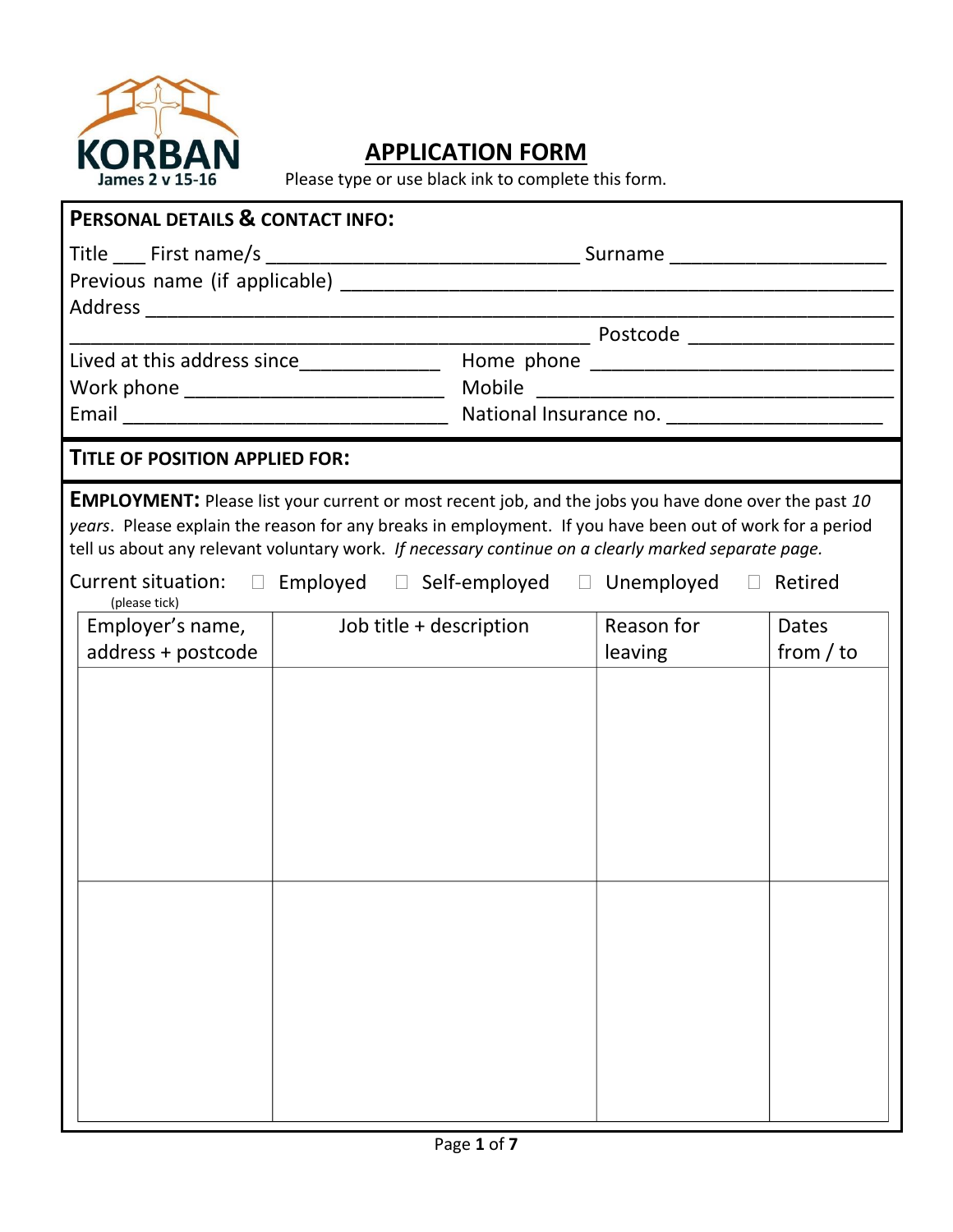**EDUCATION & TRAINING:** Please include any education/training/qualifications you have undertaken **relevant to the job for which you are applying**. Also list the last school/college/university you attended and highest level of qualifications gained. If necessary continue on a clearly marked separate page. *Original certificate/s must be produced at interview stage if relevant to the job for which you are applying.*

| Subjects / course | Level eg. NVQ 4, degree etc<br>and Grade(s) | Institution name<br>and address | Dates<br>from $/$ to |
|-------------------|---------------------------------------------|---------------------------------|----------------------|
|                   |                                             |                                 |                      |
|                   |                                             |                                 |                      |
|                   |                                             |                                 |                      |
|                   |                                             |                                 |                      |
|                   |                                             |                                 |                      |
|                   |                                             |                                 |                      |

**RELEVANT EXPERIENCE, SKILLS AND ABILITIES:** Please consider the job description/person specification and explain how your experience, skills and abilities make you suitable for this job. *NB. This box is continued over the page.*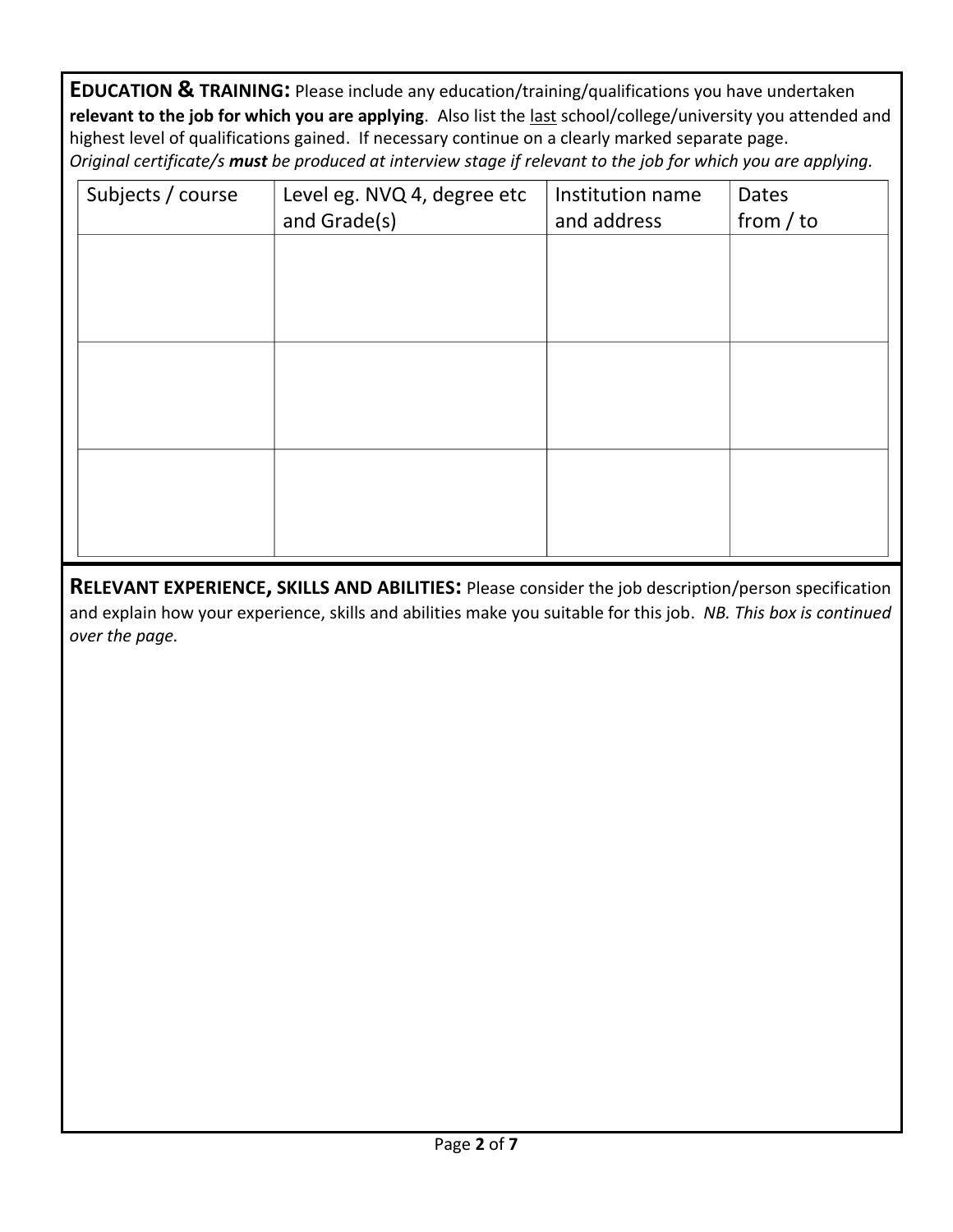**RELEVANT EXPERIENCE, SKILLS AND ABILITIES** *CONTINUED*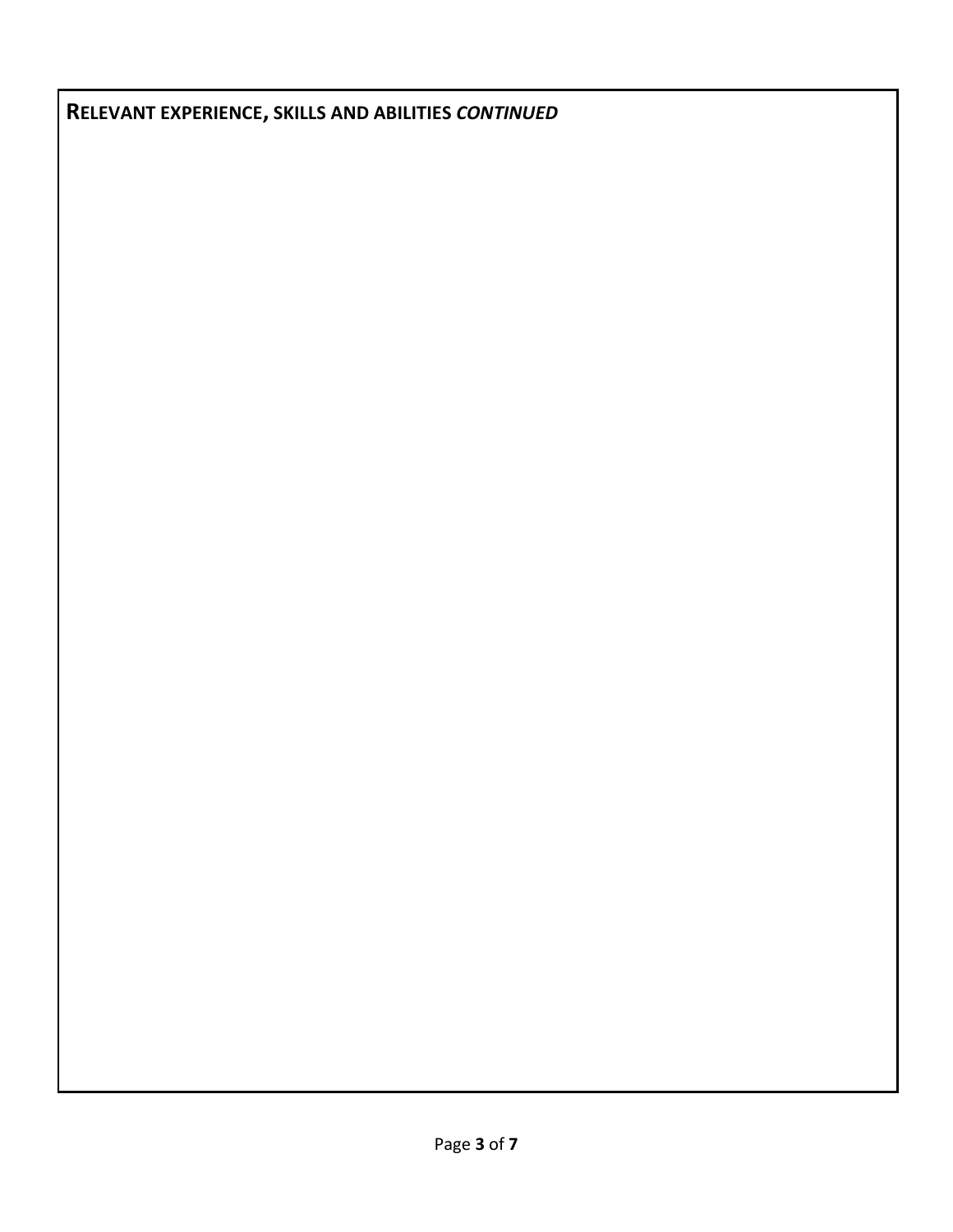**PROFESSIONAL MEMBERSHIPS:** Please list any professional bodies to which you belong and the date you joined.

**ETHOS:** Please tell us how you are sympathetic to the Christian background of the project and how you would uphold Korban's Christian ethos?

**STRENGTHS AND WEAKNESSES:** Please tell us about your strengths and weaknesses and how they might relate to this role.

**MOTIVATION:** Please say why you want to work for Korban and what you feel you can offer to young people

**LIFE PASSIONS:** What are you passionate about and why?

**LEISURE & HOBBIES:** What you do in your free time and how do you relax?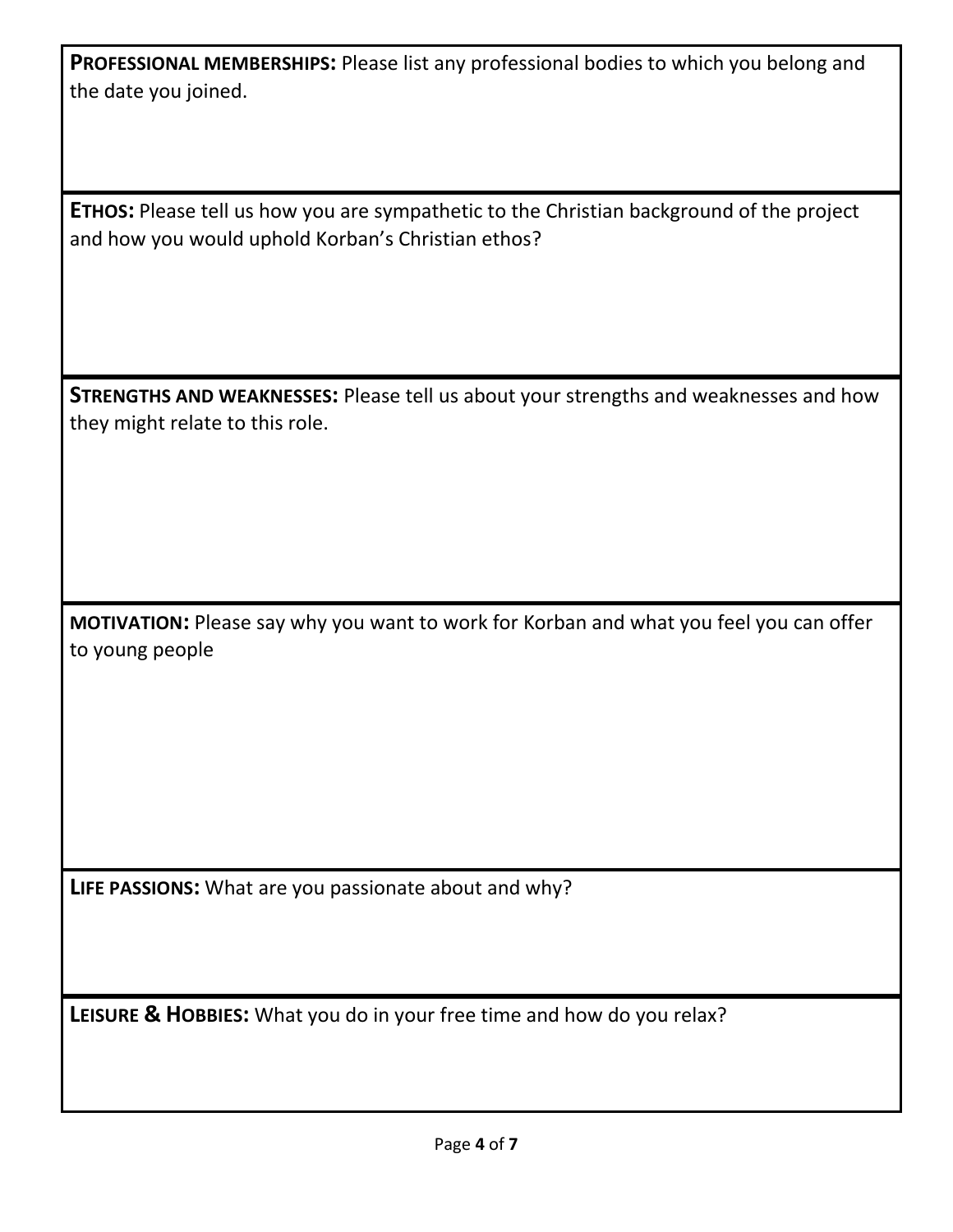**ELIGIBILITY TO WORK:** According to the Asylum and Immigration Act 1996, we are required to ensure you are legally entitled to work in the UK (please circle as appropriate).

Are you eligible to work in the UK? YES/NO Do you need a work permit/visa? YES/NO *If short listed for an interview you will be required to bring the appropriate paperwork with you.*

Have you ever had an offer to work with children or young people declined? YES/NO (please circle as appropriate) *If yes, please give details.*

Do you suffer, or have you ever suffered, from any illness or condition which may directly affect your work with children or young people? YES/NO (please circle as appropriate) *If yes, please give details.*

Please use this space to tell us about anything which you haven't already and which may affect your application.

**REFERENCES**: Please give details below of 2 referees who know you well, their contact details, role and relationship to you *which must not purely be a friend or family member*. You must include your current or most recent employer.

We reserve the right to take up additional references from any other individuals deemed necessary.

| Name                     | Name                     |
|--------------------------|--------------------------|
| Address                  | Address                  |
|                          |                          |
|                          |                          |
| Postcode                 | Postcode                 |
| Phone                    | Phone                    |
| Email                    | Email                    |
| Role/relationship to you | Role/relationship to you |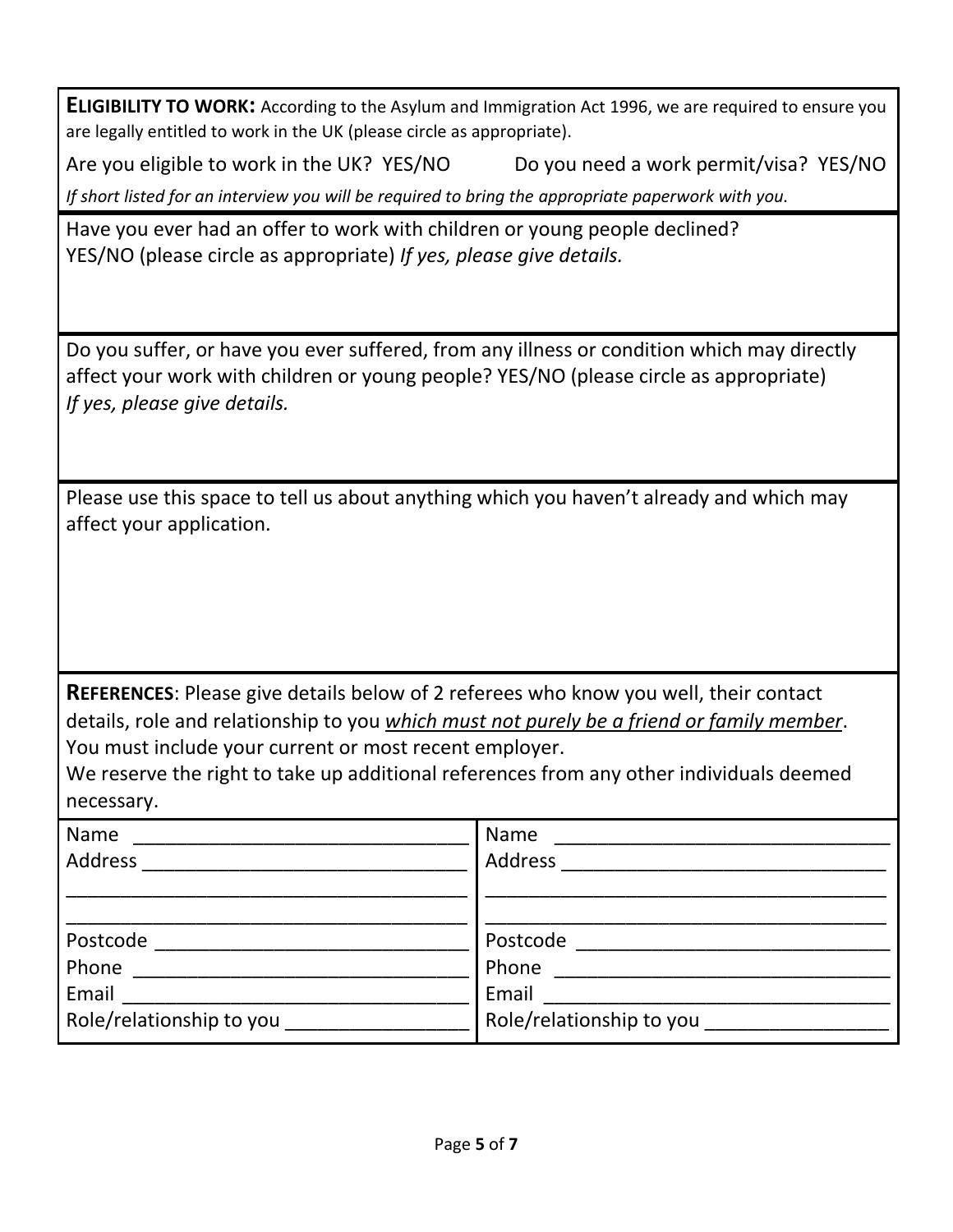Have you ever been involved in court proceedings concerning a child for whom you have parental responsibility? YES/NO (circle as appropriate) *If yes, please give details & dates.*

Has there ever been any cause for concern regarding your conduct with children or young people? YES/NO (circle as appropriate) *If yes, please give details.*

To your knowledge have you ever had any allegation made against you, which has been reported to, and investigated by, Social Services and/or the Police? YES/NO (please circle as appropriate) *If yes, we will need to discuss this with you.*

Because of the nature of our work with young people/vulnerable adults, all applicants who are offered an appointment will be required to submit to a criminal records check before the position can be confirmed. You will be required to apply for an Enhanced Disclosure through the DBS. As the posts are exempted under the Rehabilitation of Offenders Act this check will reveal any details of cautions, reprimands or final warnings, as well as formal convictions.

This process is subject to a strict code to ensure confidentiality, fair practice and security of any information disclosed. The DBS Code of Practice and our own procedures are available on request for you to read. A criminal record will not necessarily be a bar to appointment, only if the nature of any matters revealed could be considered to place children or vulnerable adults at risk.

**Please would you complete the attached voluntary disclosure form and place it in a separate sealed envelope marked "CONFIDENTIAL". You can enclose this with the application form or post separately. If you would like to discuss any aspects of this procedure please contact Mark Wood at Korban.** 

*NB. If you already hold a current Enhanced Disclosure/DBS check please bring it with you to interview.*

*GDPR: Please note the information given on this form will form part of the contract of employment for successful candidates. Under the GDPR the information you give us will only be used for the purpose of*  personnel management, or to fulfil legal or regulatory requirements. We may contact other relevant *organisations to check factual information you give on this application form. The information will be stored securely by us and/or our data processors, manually/electronically. If you are unsuccessful, we may ask to retain your details for 6 months. If you agree, we would proactively contact you if any suitable vacancies arise.*

## **DECLARATION:**

I declare that the information given on this form is correct to the best of my knowledge and belief and I understand that any false statements on this form could result in my application being taken no further, an offer of employment being withdrawn, or disciplinary action leading to dismissal being taken (if employment has commenced). I agree that the information I give you in connection with this application for employment may be stored and processed for the purpose of personnel management.

Signed \_\_\_\_\_\_\_\_\_\_\_\_\_\_\_\_\_\_\_\_\_\_\_\_\_\_\_\_\_\_\_\_\_\_\_\_\_\_\_\_\_\_ Date \_\_\_\_\_\_\_\_\_\_\_\_\_\_\_\_\_\_\_\_\_\_

**PLEASE EMAIL YOUR COMPLETED APPLICATION TO [mark@korban.org.uk](mailto:mark@korban.org.uk) OR POST TO: Mark Wood, Bethany Place, St Anne's Vicarage, Compton Rd, Colchester, CO4 0BQ**